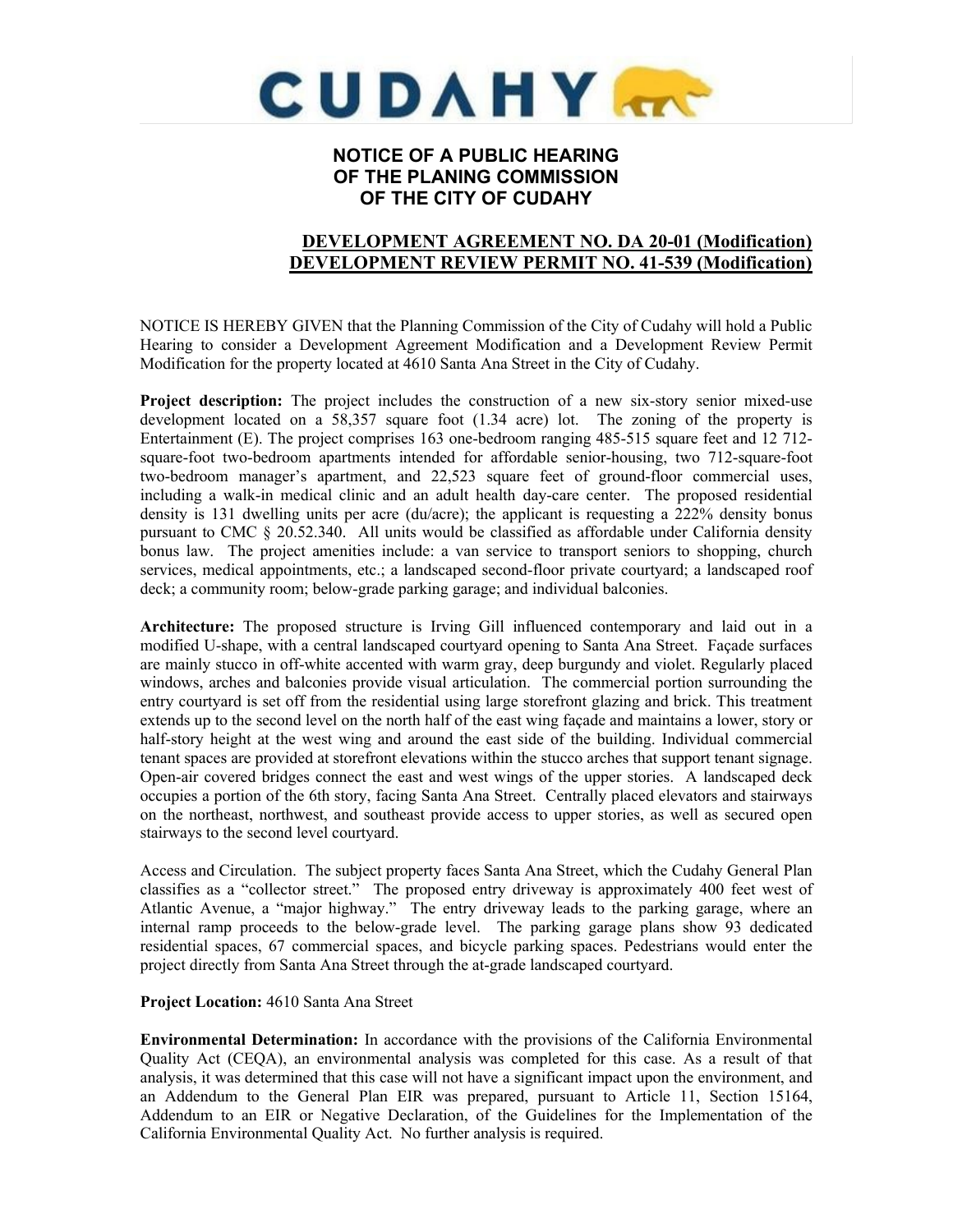

Any person interested in expressing an opinion on the proposed project is invited to attend the public hearing and offer testimony in support of, or in the opposition to, the project. Written testimony may be forwarded to the Development Services Department, Planning Division, 5220 Santa Ana Street, Cudahy, CA 90201, or call (323) 773-5143. The files are public information available during counter hours Monday through Thursday, 8:00 am - 10:00 am, and by appointment thereafter.

### REGULAR MEETING OF THE CUDAHY PLANNING COMMISSION

| DATE:  | August 16, 2021                                            |
|--------|------------------------------------------------------------|
| TIME:  | 6:30 pm, or as soon thereafter as the matter can be heard. |
| PLACE: | City Council Chambers *                                    |
|        | 5240 Santa Ana Street, Cudahy, CA 90201                    |
|        |                                                            |

## \**REMOTE TELECONFERENCE AND ELECTRONICALLY*

*This meeting will be conducted telephonically and electronically via Zoom pursuant to the State of California Executive Order No. 29-20. Teleconference phone number, meeting ID, and/or password will be provided on the Planning Commission's agenda posted on the city's website, no less than 72 hours before the meeting.*

Salvador Lopez Jr. Community Development Manager Published and Posted: Friday, August 6, 2021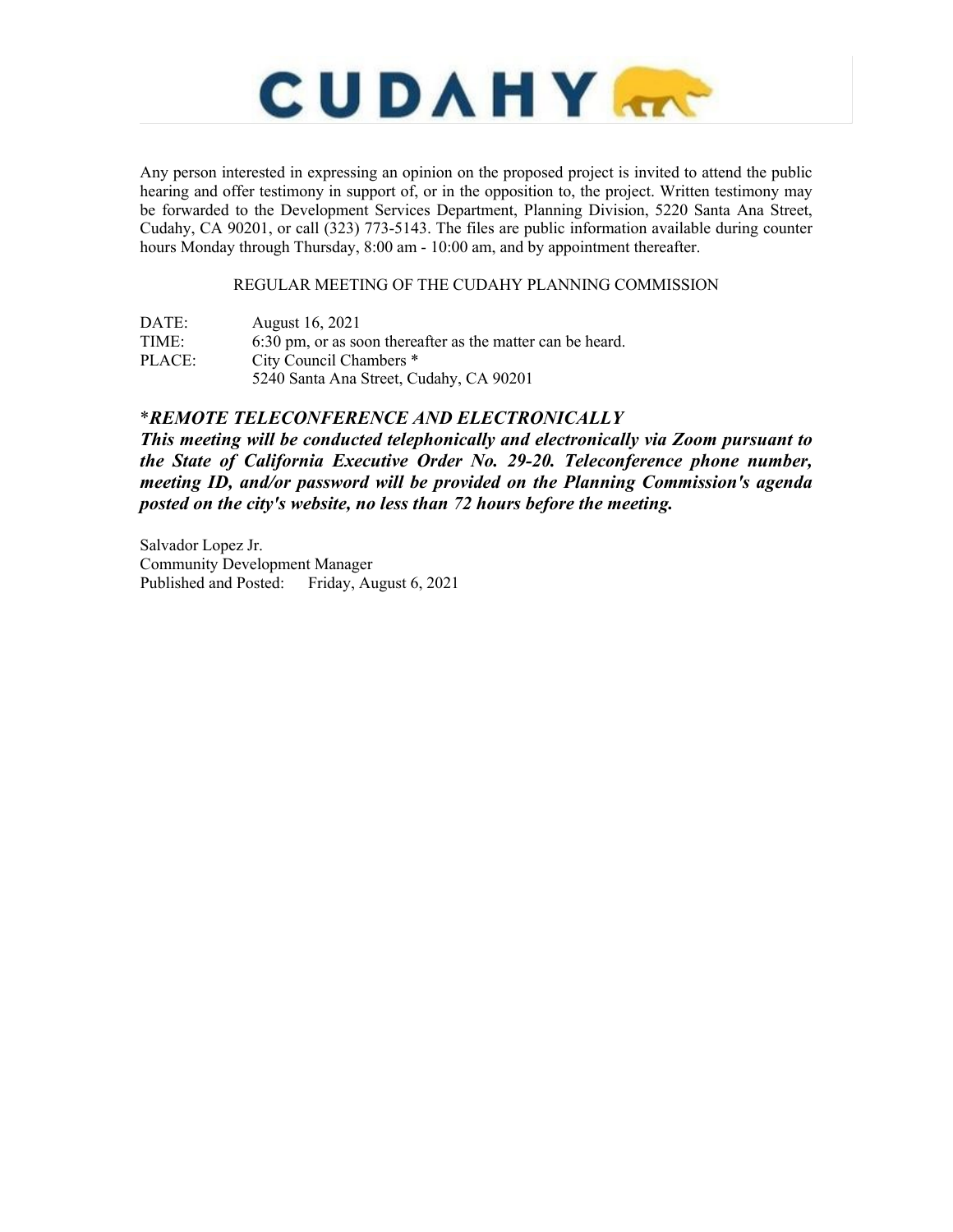

# **AVISO DE AUDIENCIA PÚBLICA DE LA COMISIÓN DE PLANIFICACIÓN DE LA CIUDAD DE CUDAHY**

## **ACUERDO DE DESARROLLO NO. DA 20-01 (Modificación) PERMISO DE REVISIÓN DE DESARROLLO NO. 41-539 (Modificación)**

POR LA PRESENTE SE DA AVISO de que la Comisión de Planificación de la Ciudad de Cudahy llevará a cabo una Audiencia Pública para considerar una Modificación del Acuerdo de Desarrollo y una Modificación del Permiso de Revisión del Desarrollo para la propiedad ubicada en 4610 Santa Ana Street en la Ciudad de Cudahy.

**Descripción del proyecto**: El proyecto incluye la construcción de un nuevo desarrollo de uso mixto para personas mayores de seis pisos ubicado en un lote de 58,357 pies cuadrados (1.34 acres). La zonificación de la propiedad es Entretenimiento (E). El proyecto comprende 163 apartamentos de una habitación de 485-515 pies cuadrados y 12 apartamentos de dos habitaciones de 712 pies cuadrados destinados a viviendas asequibles para personas mayores, dos apartamentos del administrador de dos habitaciones de 712 pies cuadrados y 22,523 pies cuadrados de terreno. usos comerciales en el piso, incluida una clínica médica sin cita previa y un centro de atención diurna de salud para adultos. La densidad residencial propuesta es de 131 unidades de vivienda por acre (du / acre); el solicitante solicita un bono de densidad del 222% de conformidad con CMC § 20.52.340. Todas las unidades se clasificarían como asequibles según la ley de bonificación por densidad de California. Las comodidades del proyecto incluyen: un servicio de camioneta para transportar a las personas mayores a las compras, los servicios religiosos, las citas médicas, etc .; un patio privado ajardinado en el segundo piso; una cubierta de techo ajardinada; una sala comunitaria; garaje de estacionamiento bajo rasante; y balcones individuales.

**Arquitectura**: La estructura propuesta es contemporánea de influencia de Irving Gill y se presenta en forma de U modificada, con un patio central ajardinado que se abre a la calle Santa Ana. Las superficies de las fachadas son principalmente estuco de color blanquecino acentuado con gris cálido, burdeos intenso y violeta. Las ventanas, los arcos y los balcones colocados regularmente proporcionan articulación visual. La parte comercial que rodea el patio de entrada se separa del residencial con un gran vidriado y ladrillo. Este tratamiento se extiende hasta el segundo nivel en la mitad norte de la fachada del ala este y mantiene una altura más baja, piso o medio piso en el ala oeste y alrededor del lado este del edificio. Los espacios comerciales individuales para inquilinos se proporcionan en las elevaciones de los escaparates dentro de los arcos de estuco que apoyan la señalización de los inquilinos. Los puentes cubiertos al aire libre conectan las alas este y oeste de los pisos superiores. Una terraza ajardinada ocupa una parte del sexto piso, frente a la calle Santa Ana. Los ascensores y escaleras ubicados en el centro en el noreste, noroeste y sureste brindan acceso a los pisos superiores, así como escaleras abiertas aseguradas al patio del segundo nivel.

**Acceso y Circulación**. La propiedad en cuestión da a la calle Santa Ana, que el Plan General de Cudahy clasifica como una "calle colectora". El camino de entrada propuesto está aproximadamente a 400 pies al oeste de Atlantic Avenue, una "carretera principal". El camino de entrada conduce al garaje de estacionamiento, donde una rampa interna avanza hasta el nivel inferior. Los planos de estacionamiento muestran 93 espacios residenciales dedicados, 67 espacios comerciales y espacios para estacionamiento de bicicletas. Los peatones ingresarían al proyecto directamente desde la calle Santa Ana a través del patio ajardinado a nivel.